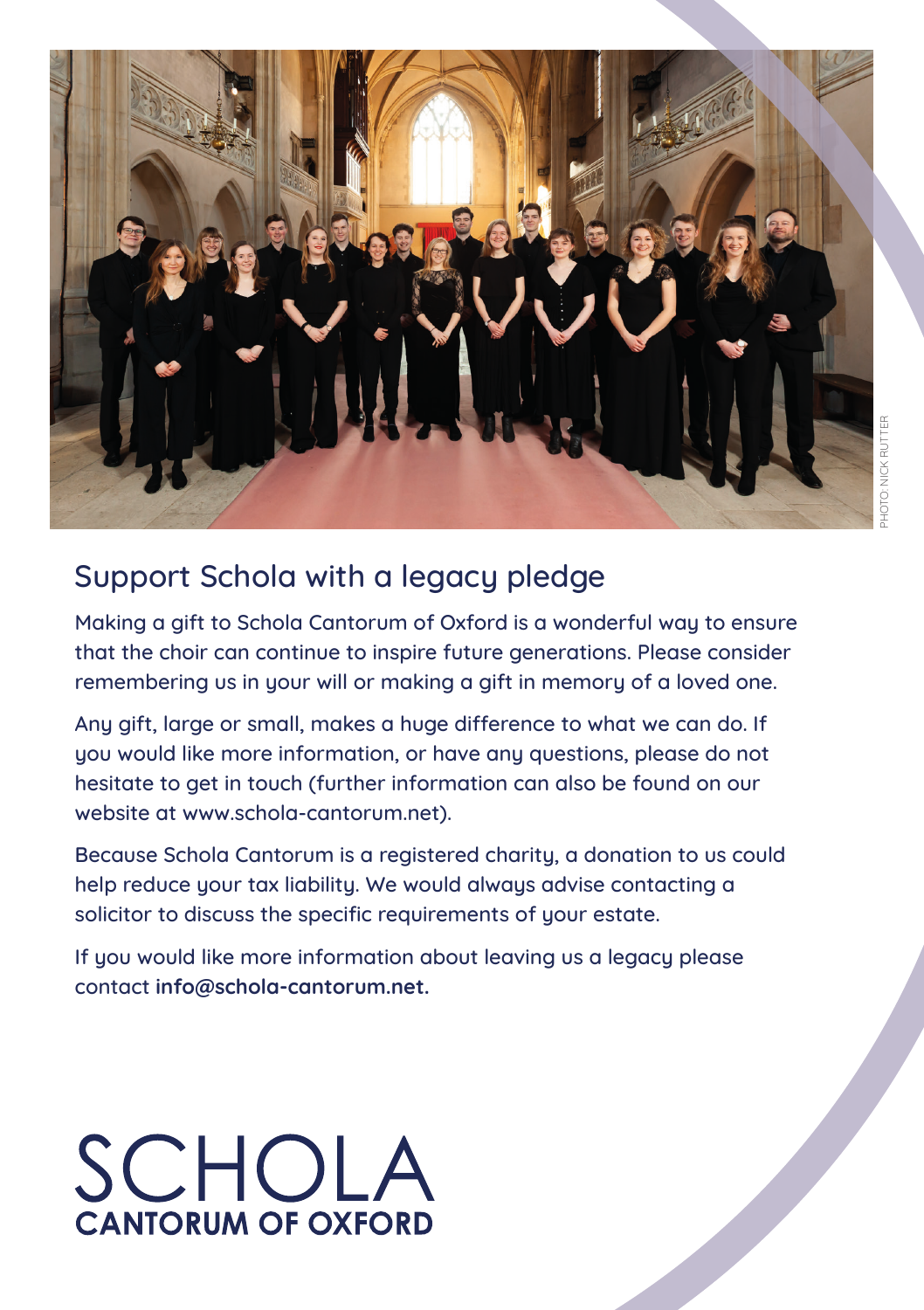**CC** Remaking my will has made me think about institutions and organisations that have been critical to my life. Without doubt, one of these has been Schola Cantorum – or Collegium Musicum Oxoniense (CMO) as it was in the early 1960s when I joined the choir. László Heltay, founding director, was an inspiration: for his personal story as a 1956 Hungarian refugee; for his ability to communicate with singers through his minimalist and precise stule of conducting; and for providing the unprecedented opportunity in the University at that time for female – as well as male – students to join an outstanding a cappella choir.

**Commitment** was absolute and one never missed a rehearsal. For László's expectations were so rewarding. He expected us to sing confidently in other languages, not least Hungarian where our copies of works by Kodaly and Bardos were marked up with our versions of the complex pronunciation. He led us on memorable European adventures starting, for me, with a choir tour of eight German cities. In June 1964, he had us singing the Symphony of Psalms in the Oxford Town Hall under the baton of the 82-year old Igor Stravinsky. Such experiences were bonding stuff. I met my husband in the choir as well as our oldest friends who also married as a result of meeting in the choir. The experience gave us a lifelong appreciation of all aspects of choral singing.

**Over 30 years later,** as a Trustee, I often pondered about the spirit of the choir. It grew out of this remarkable beginning under Heltay and has gathered momentum across the decades, due to the commitment of its professional conductors, of successive student singers, and of all those involved in its organisation including the chairs and student officers. We all admire those former members who have reached the highest levels of professional choral music.

early beneficiary of this spirit to do so and hope to set the ball rolling…  $\bm{\mathfrak{D}}$ **Schola's** long-standing reputation is such that it now deserves serious, on-going support, not least from its former members, some of whom can do more in a bequest than during their lifetimes. I am very proud, as an

#### **Jill Pellew**

(Oxford undergraduate, 1961-64; Trustee of Schola Cantorum, 1997-2016)